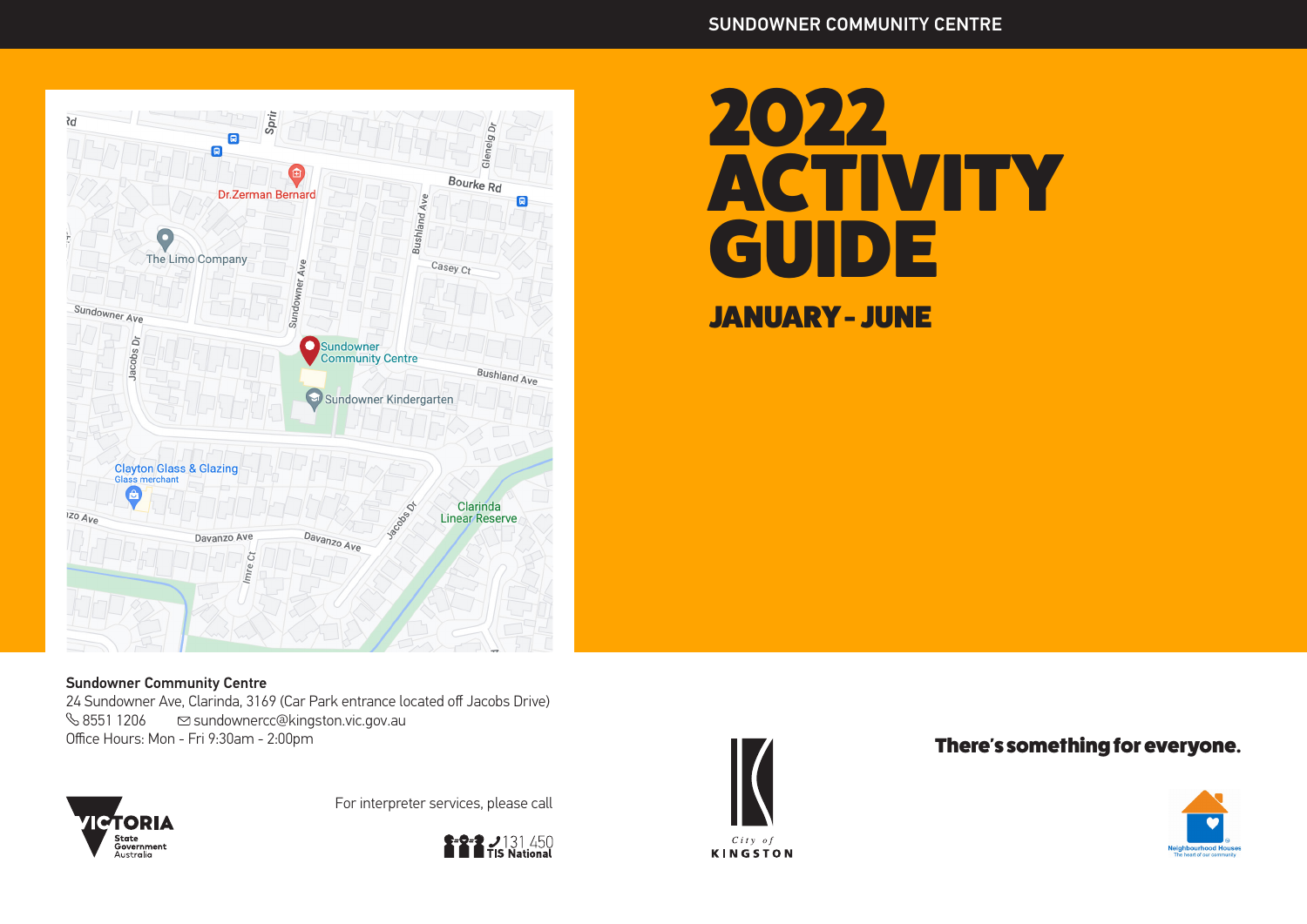# **MONDAY**

#### YOGA CLASSES



Develop strength, improve flexibility, and increase balance in one of our relaxing Yoga classes run by Waves instructor Audrey.



### Every Monday during School Term 11.30am - 1.30pm FREE

Join our Chatty Cafe in a comfortable, safe environment for a cup of tea or coffee and biscuit to meet people in your community and share a chat.

Visit chattycafeaustralia.org.au

#### AGEING WELL

# Stay stronger for longer | Move better | Live better

### 12.30am - 1.30pm | Every Monday during School Term FREE

Muscle strength declines 30% (on average) from age 50-70, with more dramatic losses after age 80.

Come and have a friendly chat with Tam, Movement Coach / Personal Trainer who can give you exercises to not only improve muscular strength but also improve other abilities such as balance, posture, co-ordination and movement.

No bookings required.

# **SATURDAY**

### INDIAN FRIENDS & FAMILY ASSOCIATION

5.00pm - 9.00pm Cost: \$6

Family support meetings and learning the traditions and culture of India including the Indian language.

Contact: Sudha 0425 807 412 or Kauser 0432 154 524

# SUNDAY

# **P.E.A.S.E.R.**

### 1.00pm - 5.00pm Cost: \$16.00 per year

Pilipino Elderly Association of South East Region meet every Sunday for a social afternoon of good food and good entertainment.

P.E.A.S.E.R.'s cultural arm 'Kultura Filipino' provides free folk dancing lessons for anyone interested.

Contact: Ofelia - 9558 2740

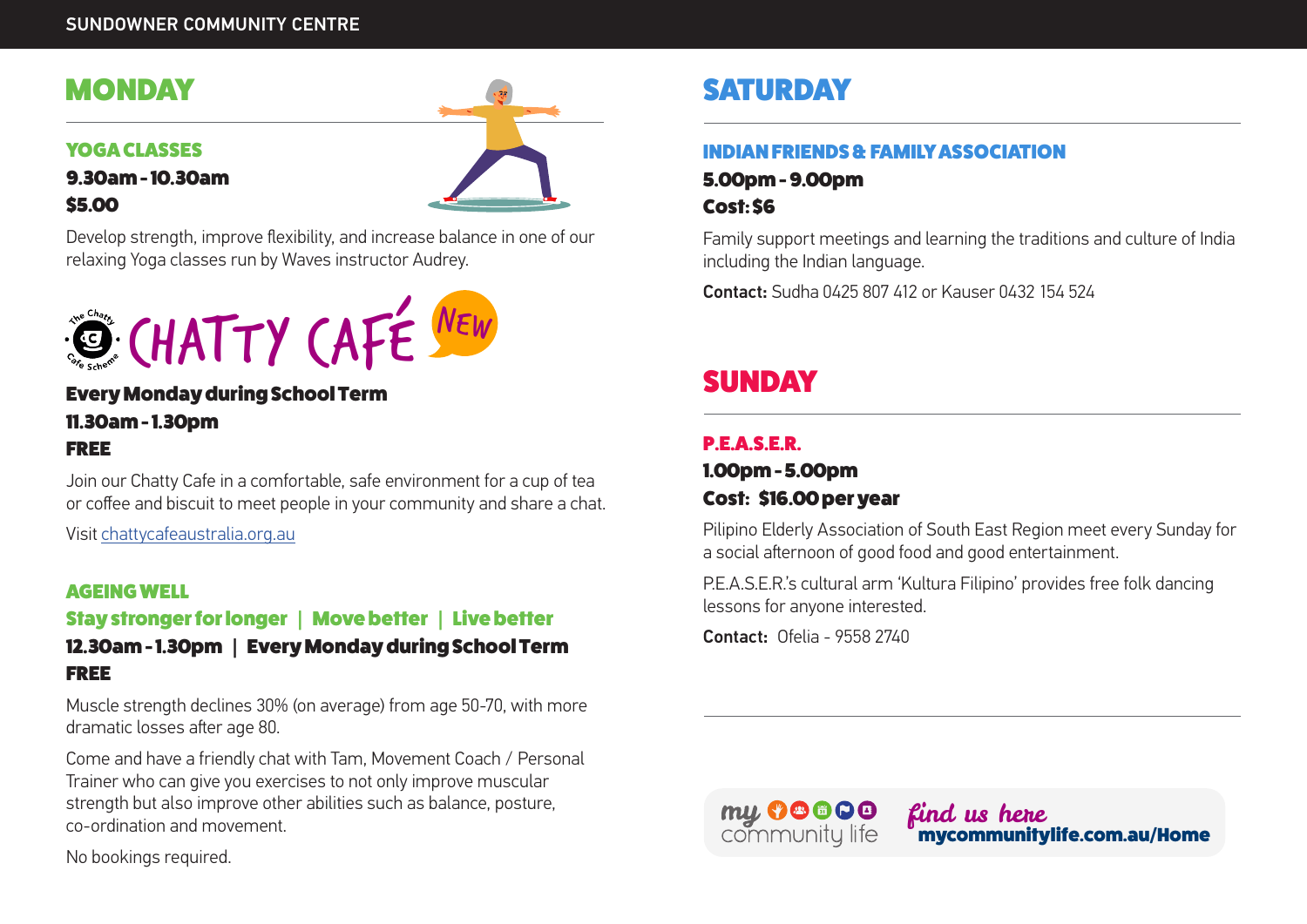# FRIDAY

### TAI CHI CLASS

9.30am - 10.30am Cost: \$6

A gentle Chinese martial art practiced for health benefits and meditation.

Contact: Sundowner Community Centre 8551-1206



# CRAFTY BUSINESS 10.30AM-12.30PM

Develop your creative talents and share your expertise. Join our experts to experience some crafty business.

Contact: Sundowner Community Centre 8551-1206

# LIFT FOR LIFE

12.30pm - 1.30pm FREE

Lift for life is a gentle introduction to strength training. This social exercise group is open to all ages.

No bookings required.

Contact: Sundowner Community Centre 8551-1206



# TUESDAY

### SAFE SEATS

# 10.00am - 2.00pm | Tuesday monthly on the 4th week of the month - starting Tuesday 24 May 2022

Local parents and carers are invited to book in for a free child car restraint fitting or safety check! The events are hosted by Kidsafe Victoria in partnership with Neighbourhood Houses Victoria, with support by the Victorian State Government.

Visit safeseatssafekids.com.au



#### **Safe Seats** Safe Kide IS YOUR CHILD AVELLING SAFFLY? FREE CHILD CAR RESTRAINT FITTINGS & SAFETY CHECKS

**Sundowner Community Centre, 24 Sundowner Ave, Clarinda Tuesday, monthly on the 4th week of the month between 10am - 2 pm - starting Tuesday 24 May 2022**

find out more at safeseatssafekids.com.au



### COMMUNITY PARENTS GROUP

### 10.00am - 12.00pm FREE

This is a community based parents group, designed for parents to come together with their child/children between 0-2yrs old. Great way to meet other parents in the area and make new friends.

Contact: Sundowner Community Centre 8551-1206